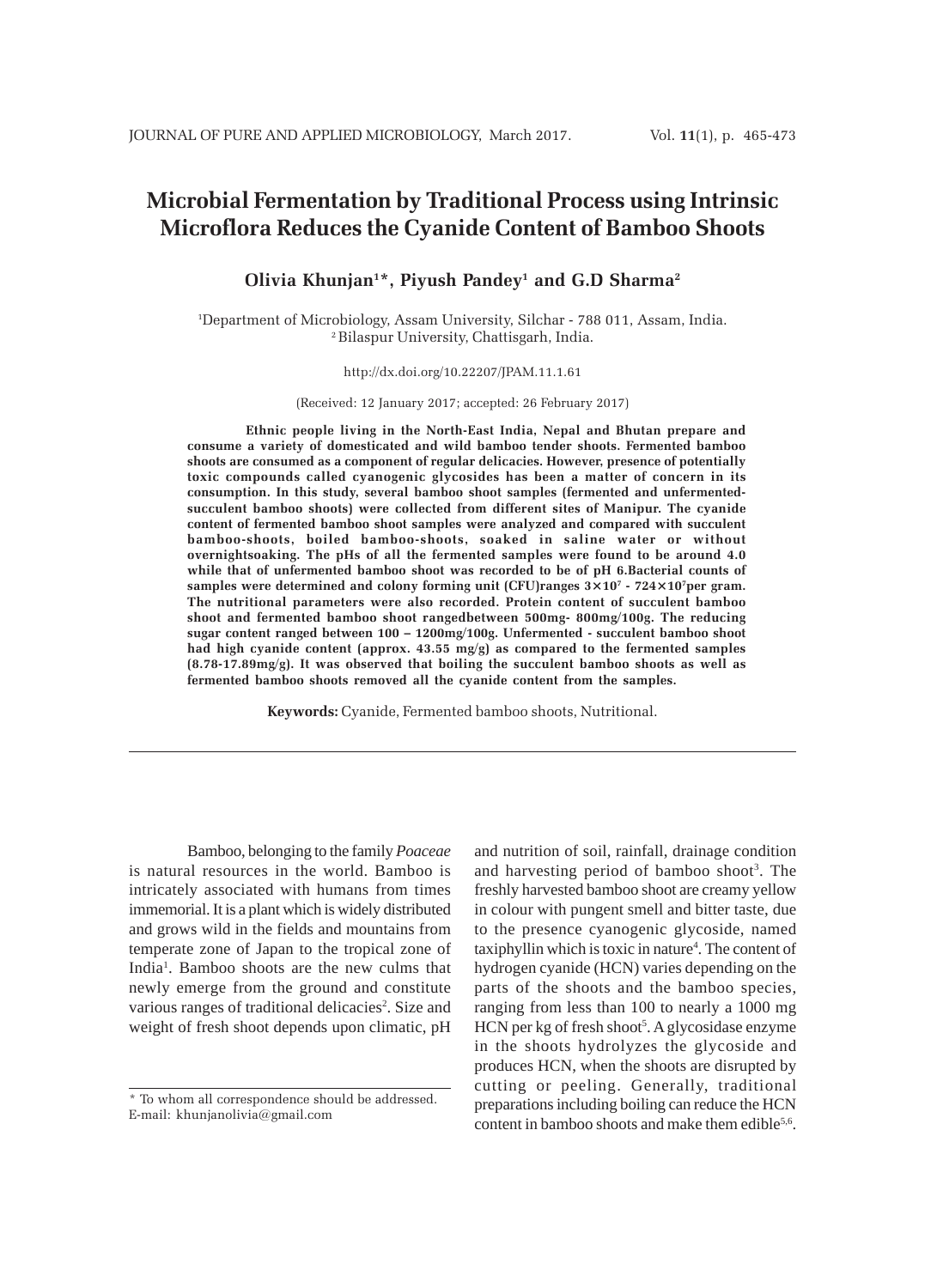Bamboo shoots contain 0.3 to 0.8% HCN. Out of which, up to 0.16% of the total cyanide is contained in the tip, reducing to 0.01% in the base, with highest in leaves of young plants, but dropping rapidly after pollination. However, subsequent processing helps in fighting the cyanide concentration, though incomplete cooking result in glycoside hydrolysis and higher release of HCN, but the total amount of HCN in the shoots can be eliminated/ detoxified by boiling/cooking for two hours<sup>7,8</sup>. Though, succulent shoots of edible bamboo species have been consumed as food both in fresh and processed forms, particularly in the bamboo growing regions of the world. For centuries, bamboo shoot have lent unique flavors and a distinctive crunchy texture to traditional Asian dishes and is easily fermentable, people living in such places have been consuming fermented bamboo shoot as indigenous food<sup>9</sup>. The viability of integrating raw/processed bamboo shoot in modern diet and lifestyle for enhancing food nutritional security is explored<sup>10</sup>. Fermented bamboo shoot products are consumed as traditional food by Ethnic people of North-East states of India<sup>11</sup>. In Manipur, bamboo shoot is consumed as fresh or fermented. Fermented form, locally called *Soibum,* is a highly prized item and its consumption dates back time immemorial. There are classically two main types differing in their mode of fermentation; *Andro type* and *Noney/ Kwatha type*. *Andro type* of preparation of *Soibum*is practiced (only in Andro village) in the bulky roasted earthen pot by fed-batch fermentation and *Noney/Kwatha type*, by batch fermentation with more acidic taste is carried out in traditionally designed bamboo chamber. *Soibum* is produced from shoots of selected species of bamboo as –*Dendrocalamus hamiltonii* (Wanap, Unap, Pecha), *D. sekimensis* and *D.giganteus* (Maribop), *Melancona bambusoide* (Moubi/Muli), *Bambusa tulda* (Utang), *B.balcooa* (chingsaneibi) by natural fermentation<sup>12</sup>. In addition to preservation, fermented foods increases digestibility, improves nutritional and pharmacological values as well. Modern research has revealed that bamboo shoots have a number of health benefits includes improving appetite and digestion, weight loss, curing cardiovascular diseases, antioxidant activities and antiinflammatory effects<sup>13</sup>, and anti-cancer property<sup>2</sup>.

Each fermented food is associated with a unique group of microflora which increases the level of proteins, vitamins, essential amino acids and fatty acids<sup>7</sup>.

*Lb. plantarum, Lb. brevis, Lb. corniformis, Lb delbrueckii, Leuc. fallax, Leuc. Lactis, Leuc. Mesenteroides, Enterococcus durans, Enterococcus faecium, Streptocaccus lactis, Bacillus subtilis, B. lichniformis, B. coagulans, Micrococcus luteus* and yeast-*Candida, Saccharomyces* and *Torulopsis* have commonly been isolated from fermented bamboo shoot<sup>14</sup>. Lactic acid bacteria  $(LAB)$ has been reported as functional micro-organisms from some of the common fermented bamboo shoot of Northeast states i.e., *Mesu* of Sikkim Himalyas, *Lungsiej* of Meghalayas, *Soibum* of Manipur, *Sinki* of Sikkim<sup>15</sup>.

Therefore, the present study was undertaken to optimize the cyanogenic glycoside content of both the succulent and fermented bamboo shoot and to analyze their nutritional parameters.

#### **MATERIALS AND METHODS**

#### **Study area**

Samples were collected from different area of Manipur, located in North-Eastern region of India. Manipur lies in the Eastern Himalayan region of India at latitude of 23°83´N - 25°68´N longitude of 93°03´E - 94°78´E. The state is located at an average altitude of 790 meters above sea level. The state has a salubrious climate condition with approximate average annual rainfall varying from 933mm at Imphal to 2593mm at Tamenglong. The temperature ranges from sub-zero to 36°C.The study area selected for the present research covers an area of about 2238 sq km. The site includes the four valley districts i.e, Bisenpur, Imphal East, Imphal West, Thoubal and Chandel (Table No. 1). **Collections of samples**

Fermented samples of *Bambusa balcooa* were collected from its production centre at four valley district places (Bishnupur, Kakching, Lamangdong, Singjamei, Kwatha, Andro) and one hill district (Lamkhang, Kongkhang, Shilet) of Manipur. The collected samples were packed in a sterile polythene bags and transported and stored in laboratory refrigerator for further analysis. Also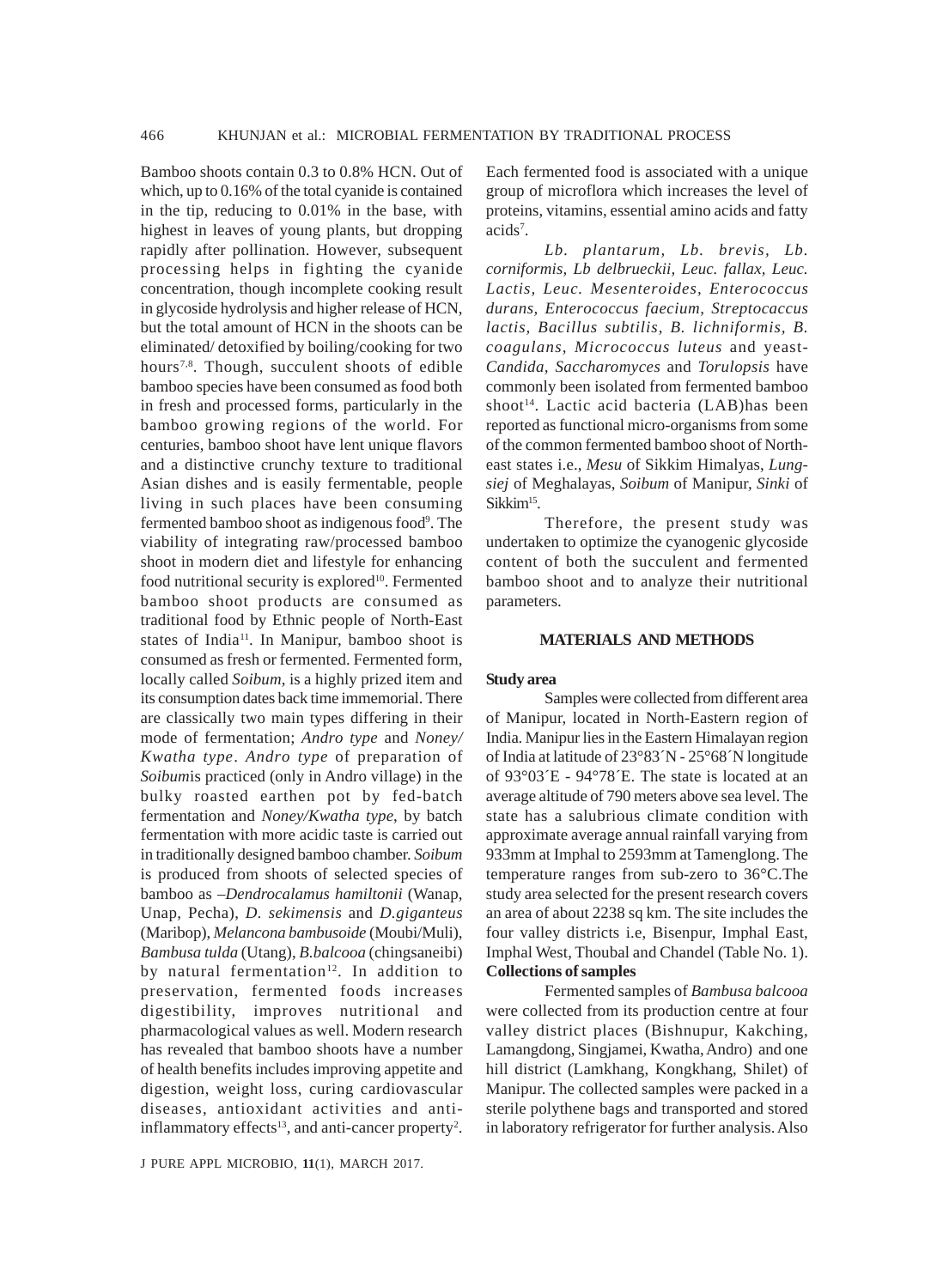the succulent bamboo shoot of uniform size and maturity were procured from different places of Imphal valley of Manipur.

## **Microbiological analysis of the sample**

The samples that are collected are then subjected to serial dilution for the isolation of bacteria. The samples were taken in test tube containing 9 ml of sterile water. Serial dilution technique was performed upto  $10<sup>9</sup>$ . From the tube with 10<sup>6</sup>,10<sup>7</sup> and 10<sup>8</sup> dilutions 0.5 ml of water containing *Soibum* samples was poured onto nutrient agar plate and de Man, Rogosa and Sharpe (MRS) agar plate spread over and colony forming unit (cfu) were counted.

> Cfu count/gram = (No. of colony  $\times$ dilution factor) / Weight of the sample

The plates were incubated at 37°C for 24 hour to observe bacterial colonies. Each of the morphologically different colonies was streak on sterile agar plate and incubated at 37°C for 24 hour. **Determination of pH**

Samples (1.0 gram) of succulent bamboo shoot or the fermented bamboo shoot were blended in 10ml of sterile water and the pH was determined using a pH meter (Type 335, Systrinocs), as per the standard procedure defined by $16$ .

## **Toxicity assay**

Determination of total cyanide in bamboo shoot was done with a modification of Picrate paper kit procedure. Cyanogenic glycocides estimation was done using the technique of the picrate impregnated paper<sup>17</sup>. The assay was performed in replicate. The new leaf matter of the bamboo shoot was removed exposing the edible bamboo shoot. The tip section contains more cyanide than the middle section which contains more than the base section. Each section was analyzed by cutting a thin section (about 0.5-1 cm thick across the bamboo shoot and then cutting a small sector from it. This sector was ground up in a pestle and mortar. (*The enzyme breaks down the taxiphyllin quite rapidly to produce HCN, hence these steps were carried as quickly as possible*)*.* Immediately weighed out about 25 mg each of fermented bamboo shoot samples, boiled fermented bamboo shoot, unfermented boil and succulent bamboo shoot of the ground shoot in a flat bottomed plastic bottle. (Weight of sample  $= z$  mg). Immediately added 0.5 mL of 0.1 M phosphate buffer at pH 6. Further, added a yellow picrate paper attached to a plastic strip with precaution that the picrate paper must not touch the liquid in the bottle. Picrate papers were stored at -20°C. The bottle was closed with a screw capped lid. Another sample as above but with no bamboo shoot was processed to serve as a blank. The bottles were allowed to stand for 16-24 hour at room temperature (20-35 $\degree$  C). The picrate paper was immersed in 5.0 ml of water (measured accurately with a pipette) for about 30 min with occasional gentle shaking. Took the blank picrate paper, removed its plastic sheet and immerse the yellow picrate paper in 5.0 ml of water for about 30 min with occasional gentle shaking. Measured the absorbance at 510 nm of the picrate solution against the blank. The total cyanogen content in ppm was calculated by the equation

Total cyanogen content (ppm) =  $396 \times$ 

absorbance  $\times$  100 / z.

## **Composition of nutrients**

Component such as protein, amino acid, fat, carbohydrate and vitamins affects the nutrition issues and are considered to be important. Hence proximate analysis was carried out on the succulent bamboo shoot and fermented bamboo shoot samples.1gram of succulent bamboo shoots were homogenized with 10 ml of distilled water and the pH of the slurry was measured with a Systronics type 335 pH meter<sup>17</sup>. Moisture content was calculated by drying the sample at  $130 \pm 1^{\circ}$ C to constant weight<sup>17</sup>. Ash content was measured by heating the sample at 600°C until the difference between two successive weighing was  $< 1$  mg.

## **Estimation of soluble protein**

The quantity of soluble protein was determined by colorimetric method<sup>18</sup>. 1.0 gram each of the succulent bamboo shoot, boiled succulent, fermented boiled or fermented bamboo shoot samples were crushed with 10 ml cold phosphate buffer (pH 7.5, 0.1M) using a chilled mortar and pestle. The homogenate was filtered through four layers of cheese cloth. The filtrate was centrifuged at 5000 rpm for 15 min in a centrifuge. The temperature of the centrifuge was maintained at 4°C. The supernatant was poured into a graduated tube and its volume was raised to a 10 ml with the same buffer. The pellet was discarded. The supernatant contains soluble proteins. 1 ml from this supernatant added with 1 ml of TCA solution. The precipitation (whitish in colour) was completed

J PURE APPL MICROBIO*,* **11**(1), MARCH 2017.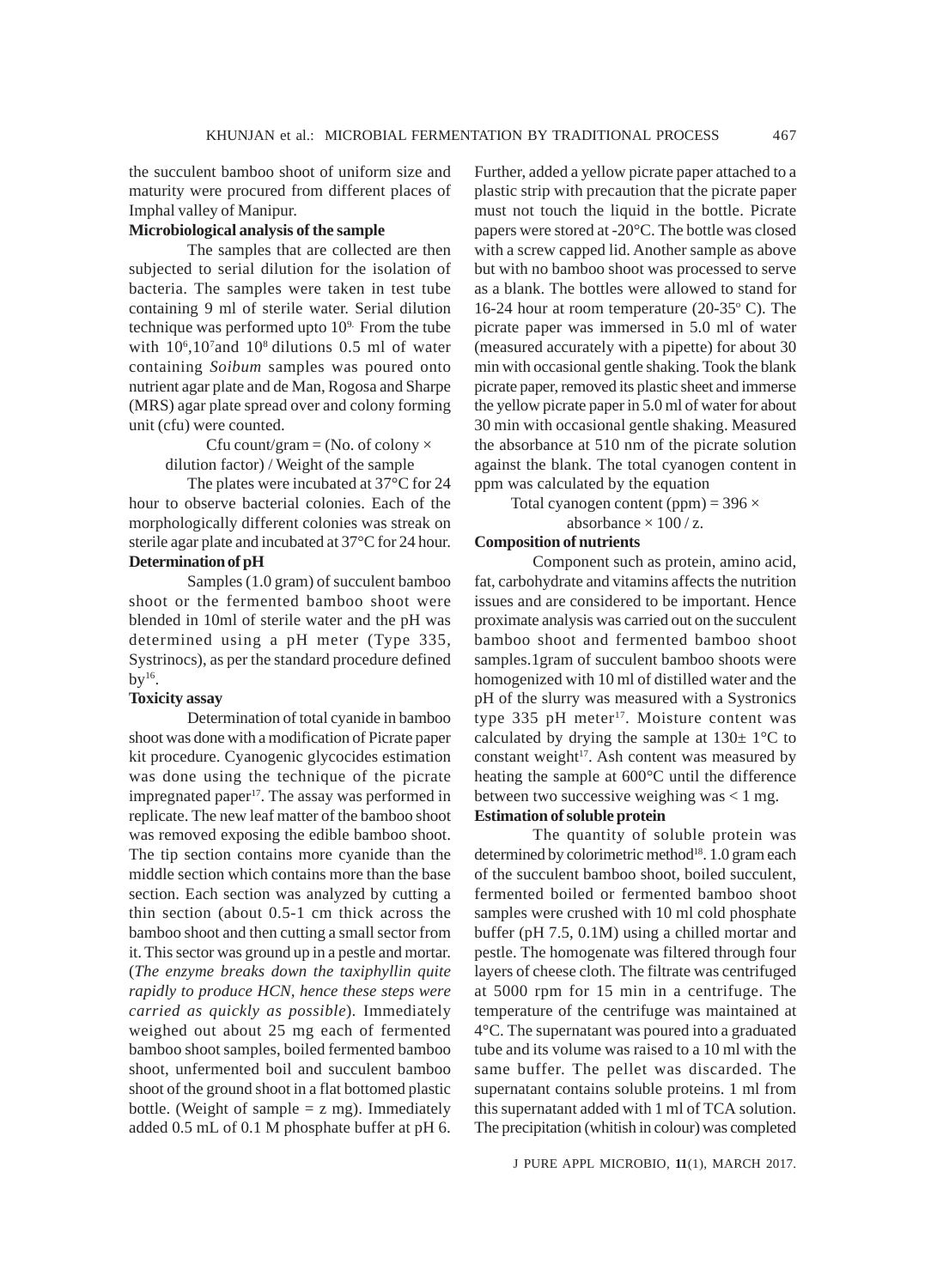in 5 min. The precipitate was centrifuged and the supernatant was discarded. 5 ml of ethyl alcohol (95%) was added to the soluble protein precipitate so as to remove the excess TCA from the surface of the soluble protein. The washed precipitate was mixed with a freshly prepared reagent mixture of 2 % sodium carbonatein 0.1N NaOH, 1% copper sulphate and 2% sodium potassium tartrate  $(10+0.1+0.1)$  at room temperature  $(25^{\circ}$ C) and kept for 20 min with occasional shaking. Later 0.5 ml of folin-reagent was added and allowed to stand for 30 min at room temperature. The absorbance was read at 750 nm by using a spectrophotometer.The standard curve for soluble protein was prepared by using Bovine serum albumin.

# **Estimation of reducing sugars**

The quantity of reducing was determined by standard method with minor modification. 1 gram each of the succulent bamboo shoot, boiled succulent, fermented boiled or fermented bamboo shoot samples were extracted with hot 80% ethanol twice (5 ml each time) and centrifuged at 5000 rpm for 10 minutes. The supernatant was collected and evaporated it by keeping it on water bath at 80°C. 10 ml of water was added to dissolve the sugars. 1 ml of extract was collected in the test tubes and amount of reducing sugar was determined by standard procedure<sup>19</sup>.

### **RESULTS AND DISCUSSION**

Traditional fermented foods of Manipur are prepared at household level through indigenous practices of food processing and preservation. *Soibum* is a fermented bamboo shoot product of Manipur traditionally consumed by the Meitei. It serves as a high consumer acceptance because of its unique flavor, texture and aroma. Indigenous food fermentation is one of the oldest food biotechnological process dependent on the biological activity of the micro organisms. The product with its exquisite taste and smell serve as a source of protein in the diets of the people20. Processing caused considerable changes in the composition of the micro flora in counts as well as in species found<sup>21</sup>. Fermentation is the traditional method for preserving the food. These methods of preservation are traditionally used with cultural identity and these household arts are handed down through generations. Bacteria play a very

important role in fermentation. Functional effects of probiotic bacteria include adherence to the intestinal cell wall for colonization in the gastrointestinal tract with capacity to prevent pathogenic adherence or pathogen activation. Lactic acid bacteria are normal residents of the complex ecosystem of the gastrointestinal tract<sup>22</sup>.

Several samples of *Soibum* were collected and analyzed for microbial load and nutritional parameter. The result showed presence of several microorganisms associated with the fermentation might play important role in fermentation process as fermentation depends on the biological activity of microorganisms. It was observed from analysis that the fermented bamboo shoot has a good source of nutritive value which has immense importance health benefits.

The proximate nutrient composition consists of moisture content, ash content, protein and carbohydrate (sugar). In the present study, several bamboo shoot samples, fermented as well as unfermented-succulent bamboo shoots were collected from different sites of Manipur. The cyanide content of fermented bamboo shoot samples were analyzed and compared with succulent bamboo-shoots, boiled bamboo-shoots, soaked in saline water or without overnight soaking.

Changes in pH were minimal. Unlike other fermentation, pH values decrease due to involvement of lactic acid bacteria. The pHs of all the fermented samples were found to be around 4.0 while that of unfermented bamboo shoot was recorded to be of pH 6. The cause of choosing this pH range was to determine whether the bacterial isolates can grow in acidic and alkaline condition so as to optimize the pH value for good growth $23$ . pH values decrease due to involvement of lactic acid bacteria. Tamang<sup>24</sup> reported that the pHs of all the fermented samples were found to be around 4.0. The fermented sample were acidic in nature (pH 3.9- 5.3), which is due to the fermentation by lactic acid bacteria (LAB). Tamang<sup>25</sup> reported that during fermentation, some species of LAB lactic acid and acetic acid, which reduce pH of substrate making the product more acidic in nature and inhibit the growth of pathogenic micro-organism, thus food are safe for consumption.

Bacterial counts of samples were determined and colony forming unit (CFU) ranges

J PURE APPL MICROBIO*,* **11**(1), MARCH 2017.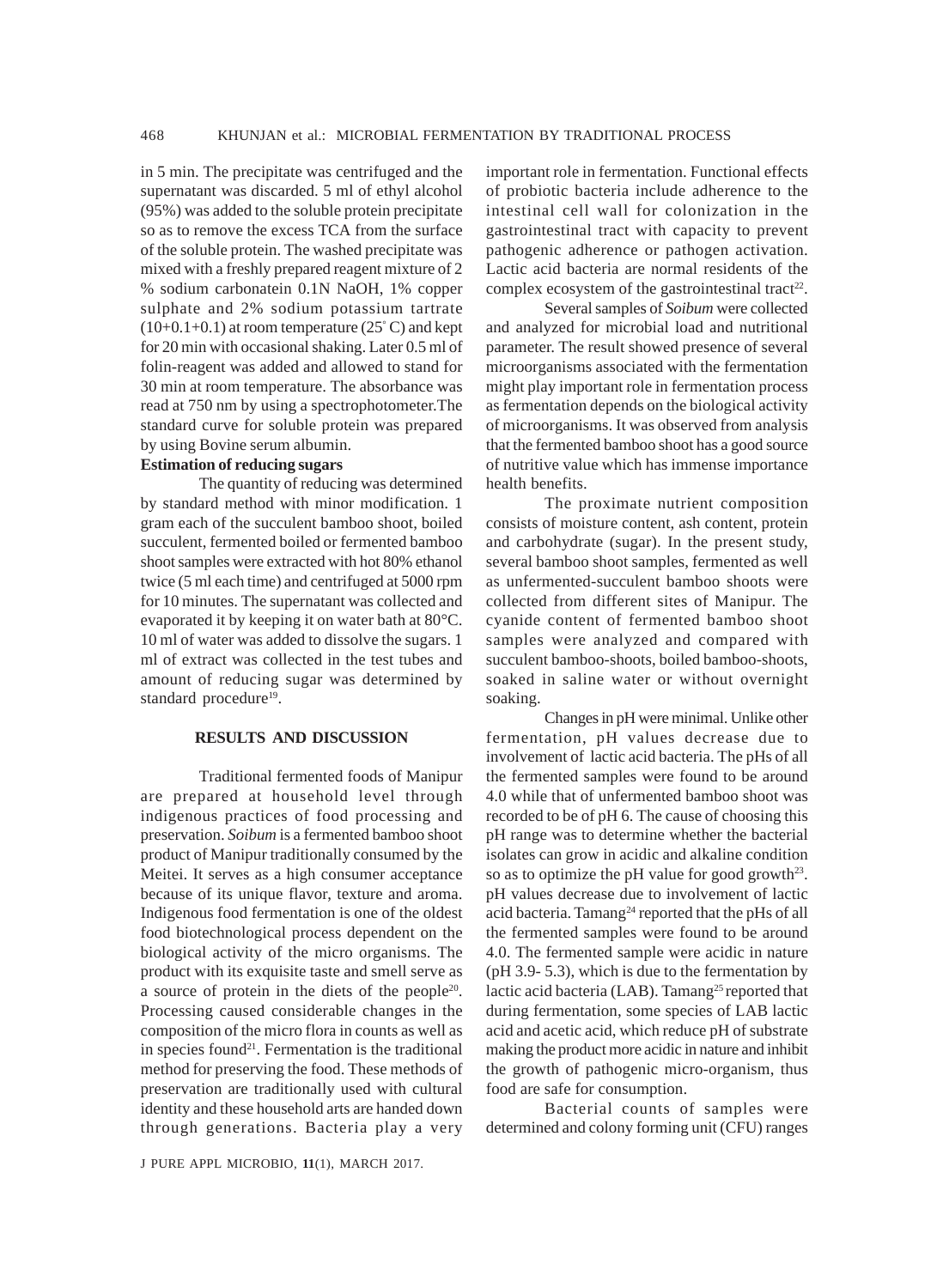$3 \times 107 - 724 \times 107$  per grams as shown in Table 1. The nutritional parameters were also recorded. The moisture content of different fermented bamboo shoot samples and succulent bamboo shoot varied from 84-94.8 mg/100g and the ash content varied from 2–2.2mg/100g in the samples investigated as given in Table 2.

Since time immemorial, bamboo shoots are consumed as fresh as well as fermented. These bamboo shoots are popular indigenous food product eaten by the Manipur. So therefore, it is equally important to check the level of cyanogenic content in these shoot as it is necessary for human health and human safety point of view<sup>26, 27, 28</sup>. The total cyanide levels are highest in the tip and lowest at the base of bamboo shoot. Haque<sup>8</sup> reported that, the cyanide content ranges from 100-1600ppm which represents a potential health hazards, but since the loss of HCN after cutting is quite rapid it may perhaps not present a problem for consumers. The occurrence of the compound taxiphyllin, which is a cyanogenic glycoside in raw shoots and its side effect on human health claim to introduce something new way of processing using scientific input to exclude the toxic compound without disturbing the nutrient reserve.The biosynthetic precursors of the cyanogenic glycosides are different L-amino acids, which are hydroxylated,

**Table 1.** Bacterial population in fermented bamboo shoots collected from different sites

| Sl.No. | <b>Sites</b>  | Samples         | Colony Forming unit (Cfu) |              |              |             |  |
|--------|---------------|-----------------|---------------------------|--------------|--------------|-------------|--|
|        |               |                 | $1st$ month               | $2nd$ month  | $3rd$ month  | $4th$ month |  |
| 1.     | Bishnupur     | FB1             | $572\times10^{8}$         | $228x10^{6}$ | $106x10^{6}$ | $5x10^6$    |  |
| 2.     | Lamangdong    | FB <sub>2</sub> | $11\times10^{6}$          | $54x10^{6}$  | $33x10^{6}$  | $4x10^6$    |  |
| 3.     | Singjamei     | FB <sub>3</sub> | $15\times10^{6}$          | $184x10^6$   | $76x10^{6}$  | $5x10^6$    |  |
| 4.     | Lamkhang      | FB4             | $25\times10^{6}$          | $91x10^6$    | $13x10^6$    | $3x10^6$    |  |
| 5.     | Khongkhang    | FB <sub>5</sub> | $212\times10^{6}$         | $70x10^6$    | $15x10^6$    | $6x10^{6}$  |  |
| 6.     | Kwatha        | FB <sub>6</sub> | $312\times10^{6}$         | $208x10^6$   | $192x10^6$   | $3x10^6$    |  |
| 7.     | <b>Shilet</b> | FB7             | $22\times10^{6}$          | $15x10^6$    | $24x10^6$    | $7x10^6$    |  |
| 8.     | Andro         | FB <sub>8</sub> | $178\times10^{6}$         | $207x10^6$   | $114x10^6$   | $18x10^6$   |  |

#### **Table 2.** Physiological parameters in succulent bamboo shoot as well as fermented bamboo shoot.SB -Succulent bamboo shoot, FB – Fermented bamboo shoot.

**Table 3.** Cyanogenic glycoside content in bamboo shoot.

| Sample          | pH             | Moisture<br>content | Ash<br>Content | Sample          | Cyanogen content<br>in mg/g of sample |
|-----------------|----------------|---------------------|----------------|-----------------|---------------------------------------|
| SB              | 6              | 94.1                | 2              | SB              | 43.55                                 |
| <b>SB</b> Boil  | 6              | 94.8                | 2.2            | SB boil         | $\theta$                              |
| FB Boil         | 4.2            | 90                  | 2.1            | FB boil         | $\theta$                              |
| FB1             | 3.9            | 88.7                | 2.2            | FB <sub>1</sub> | 12.14                                 |
| FB <sub>2</sub> | $\overline{4}$ | 84                  | 2.2            | FB <sub>2</sub> | 8.98                                  |
| FB <sub>3</sub> | 3.8            | 89.7                | 2              | FB <sub>3</sub> | 12.58                                 |
| FB4             | 3.9            | 89.8                | $\overline{2}$ | FB4             | 12.34                                 |
| FB <sub>5</sub> | 3.7            | 83.5                | 2.1            | FB <sub>5</sub> | 8.98                                  |
| FB <sub>6</sub> | 3.9            | 88.8                | 2              | FB <sub>6</sub> | 8.78                                  |
| FB7             | 3.8            | 85.6                | 1.9            | FB <sub>7</sub> | 14.18                                 |
| FB <sub>8</sub> | $\overline{4}$ | 84.5                | $\overline{2}$ | FB <sub>8</sub> | 13.42                                 |
| FB <sub>9</sub> | 4.1            | 85.1                | 2.2            | FB <sub>9</sub> | 13.90                                 |
| <b>FB10</b>     | 3.9            | 89.3                | 1.9            | FB 10           | 9.10                                  |
| <b>FB11</b>     | 3.9            | 90.1                | 2              | FB 11           | 17.89                                 |

Values are in wet weight basis (mg/100g)

J PURE APPL MICROBIO*,* **11**(1), MARCH 2017.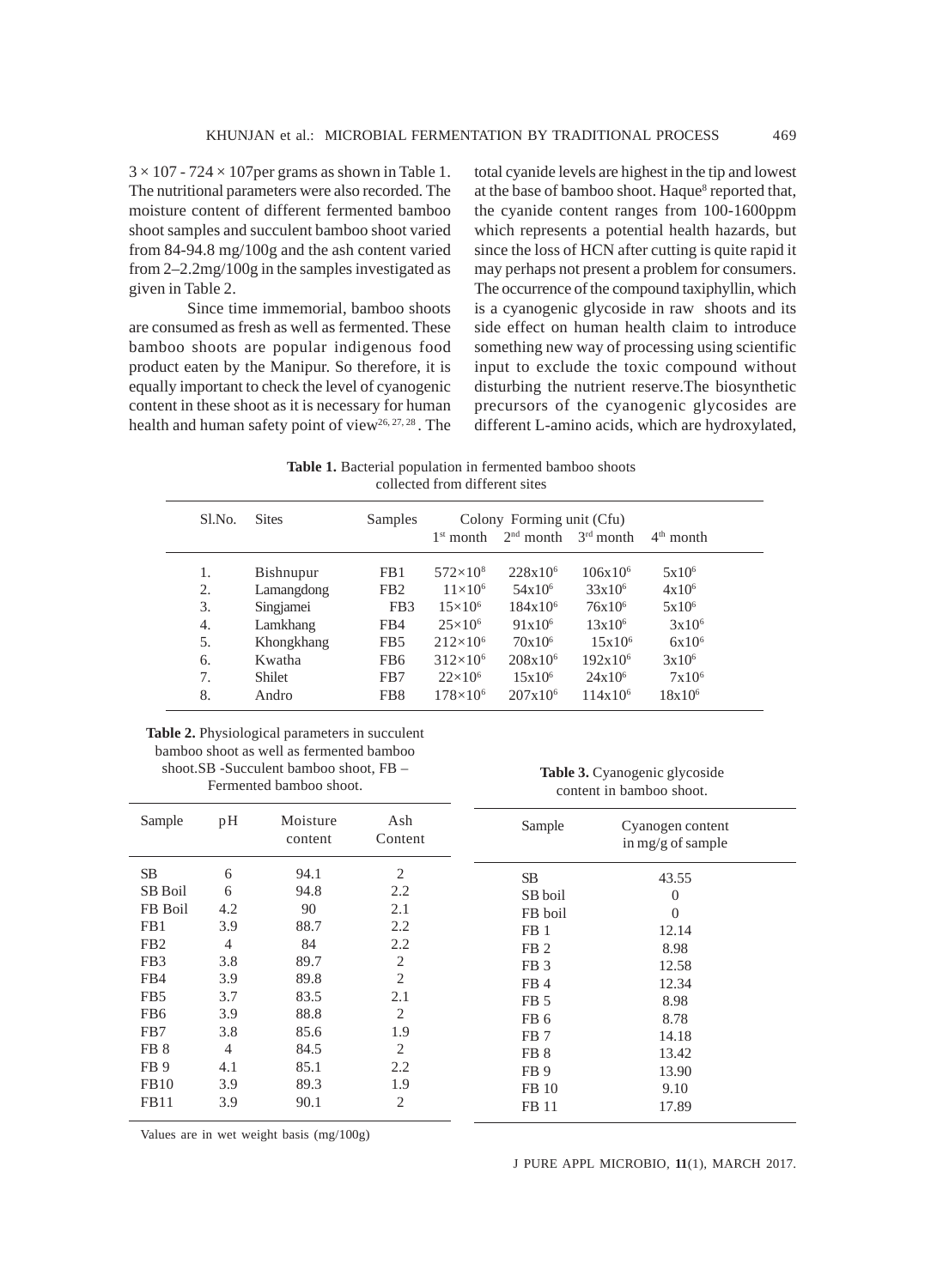then the N-hydroxylamino acids are converted to aldoximes and these are converted into nitriles and hydroxylated to á-hydroxy nitriles and then glycosylated to cyanogenic glycosides<sup>29</sup>. All known cyanogenic glycosides are â-linked, mostly with D-glucose. Advantages of picrate method over other method is that the developed yellow-orangebrowncolour of the picrate paper was stable for 48 h and the colour can be quantitaively eluted off the paper and itsintensity determined spectrophotometrically<sup>30</sup>. In this study, the cyanogens content in succulent bamboo shoot has high cyanide content (approx. 43.55 mg/g) as compared to the fermented bamboo shoot *(Soibum)* (8.78-17.89 mg/g) while boiling the

succulent and fermented bamboo shoot removes the cyanide content in all the samples (as seen in Table 3).

In all the fermented bamboo shoot, it showed a degradation of cyanogenic glycoside content as it is volatile, the loss of cyanogen content during fermentation processes like peeling, slicing, cutting, repeated washing. The most common traditional methods applied by the people of Manipur include chopping of tender shoots into small pieces, partial drying of fresh shoots, boiling in water or salt water and draining or keeping the tender shoot in hot water for 10- 15min<sup>4</sup>. Cynogenesis is a natural phenomenon occurs in plant to prevent themselves against their enemies.



**Fig. 1.** Protein estimation of bamboo shoot samples in mg/100g



J PURE APPL MICROBIO*,* **11**(1), MARCH 2017. **Fig. 2.** Sugar estimation of bamboo shoot in mg/100g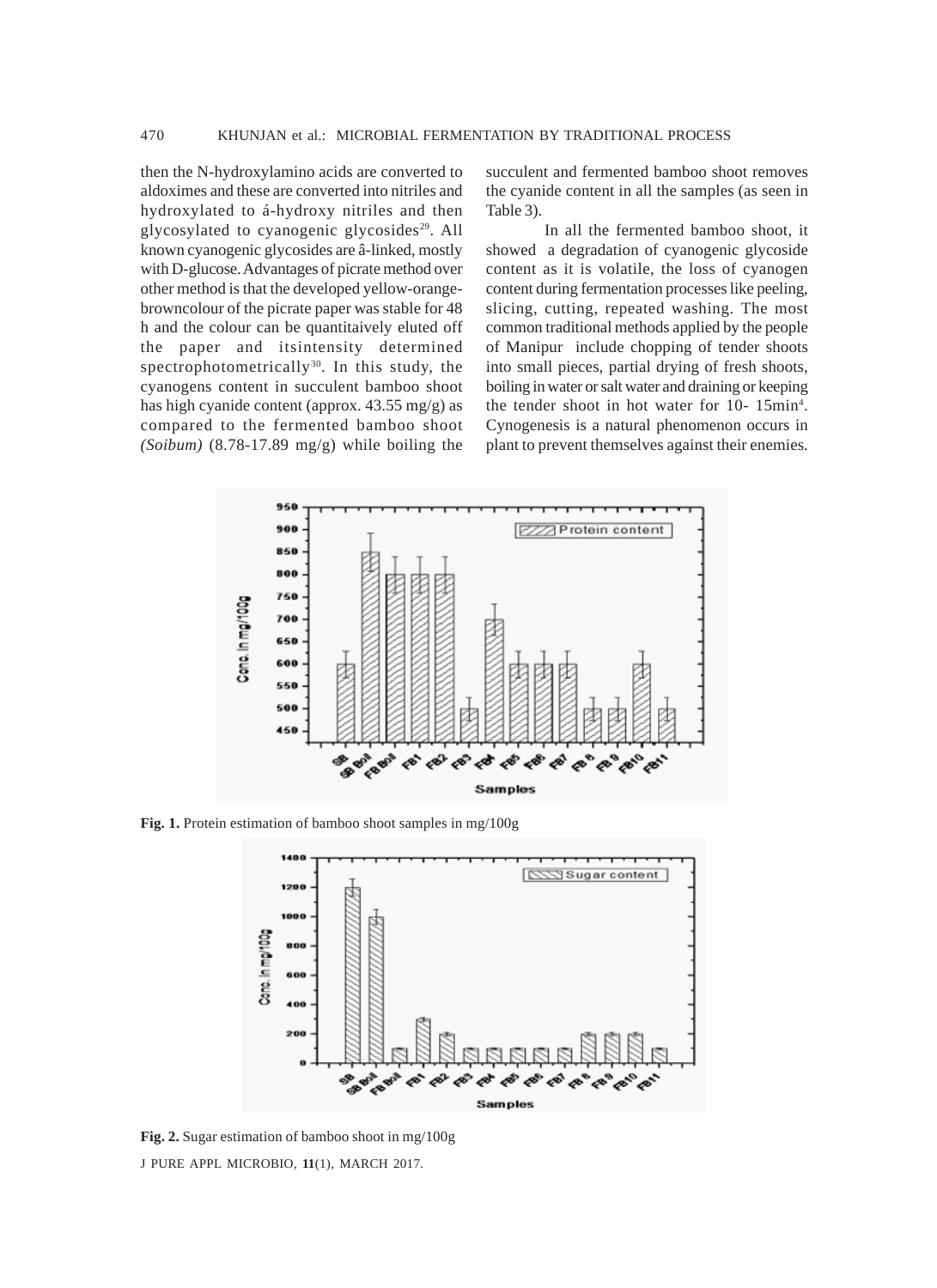The new shoots are brilliant for human consumption. To the best of our knowledge there is no report of poisoning and death due to cyanide intake from edible bamboo shoots. Many edible plants contain cyanogenic glycosides, whose concentrations vary widely as a result of location, season, genetic, soil type and environmental factors. A WHO report (1993) states that the concentration of cyanide in the immature shoot tip of bamboo is 8000 mg/kg of hydrogen cyanide, whereas Ferreira<sup>31</sup> report that bamboo shoots contain as much as 1000 mg/kg of hydrogen cyanide in the apical part. So, therefore fermentation resulted in the reduction of cyanogenic glycosides of fermented bamboo shoot *(Soibum*) samples making it more favorable for human consumption. The microbial community inhibits *Soibum* and resulted in the degradation of cyanogenic glycosides. Therefore, fermentation may be another means to improve the food value which eliminates the cyanogenic glycosides content in bamboo shoots besides increasing its flavor and texture<sup>28</sup>.

The protein content of succulent bamboo shoot and fermented bamboo shoot ranged between 500mg - 800mg/100g (as seen in Fig. 1). A comparison of the protein content of succulent bamboo shoot with some of the fermented bamboo shoot reveal that protein content in succulent bamboo are lower than the fermented samples as shown above. The protein concentration in succulent bamboo shoot were found to be low (600mg/100g) comparing with the fermented samples (as seen in Fig 4). Among the fermented samples FB1 shows high protein content. Choudhury<sup>32</sup> reported that a comparison between fermented shoot and fresh shoot has also been reported. Protein content is 2.170 (g/100g) followed by fresh shoot 3.108 (g/100g). Crude protein content for some bamboo species ranged from 19.2 to 25.8g/100gm dry weight. The content of protein decreased upon boiling the shoot by 25% due to denaturation of protein<sup>33</sup>. Protein might have been degraded to amino acids by the activities of fermenting micro organism and used in the metabolic activities. This degradative process however brings out certain characteristics flavour that is essential for the quality of the final product. The increase in protein content can be attributed to microbial synthesis of proteins from metabolic

intermediates during their growth cycles<sup>35</sup>. LAB has a wide number of commercial applications in food industry with each fermented product being associated with unique groups of micro flora that increase protein content<sup>27</sup>.

The reducing sugar content ranged between 100 – 1200mg/100g. As can be seen in Fig. 2, the succulent bamboo shoots have high content of sugar but are low in fermented bamboo shoot. The content of sugar was found to decrease after boiling and kept on decreasing after fermentation. Sugar like glucose is the most important substrate to undergo fermentation. Carbohydrates in the form of soluble sugar might be absorbed by the microflora present in the bamboo shoot for the supply of energy required for their general metabolism. Thus, fermentation showed to reduce the amount of reducing sugar to great extent converting them to acid resulting in the rise of acidity till reducing sugar bio-conversion get exhausted<sup>28</sup>.

It was observed from the analysis that fermented bamboo shoot (*Soibum)*has a good source of nutritive values which have immense importance health benefits. Its increases digestibility, improves nutritional, pharmacological values as well. *Soibum*, therefore, is very good for weight-conscious and dieting people. It is also useful for the management of obesity and hypertension through its effect on energy density of food and its nutrients availability. High content of protein and low content of reducing sugars shows its health promoting nature. Fermentation also showed to reduce the amount of reducing sugar to a great extent converting them to acid resulting in the rise of acidity till reducing sugar bio-conversion get exhausted. Fermentation resulted in the reduction of cyanogenic glycosides of *Soibum* samples making it more favorable for human consumption.Cyanogenic glycosides are generally degraded by linamarase enzyme secreting lactic acid bacteria which are some major microbial community involve in fermentation. LAB has a large number of viable applications in food industry with each fermented product being associated with unique groups of micro flora that increases the nutritional content. There is a need of awareness and safety in production of *Soibum* as this has been using by consumers as a part of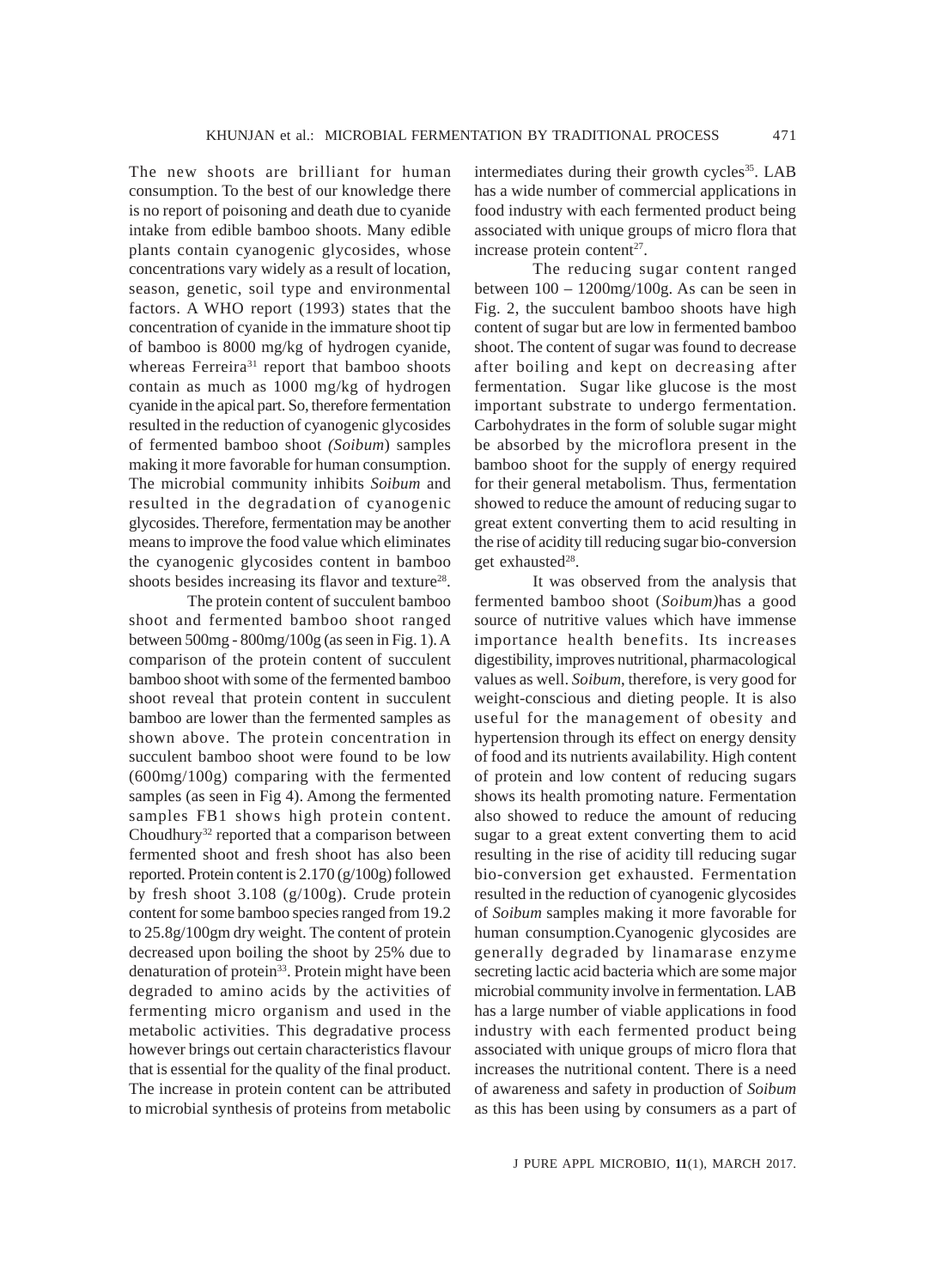the diet and a need of intensive multi-institutional collaborative research and improvement efforts to develop fermented food technology.

#### **REFERENCES**

- 1. Uprethi TC, Sundriyal RC. Indegenous resources and community dependence : a case study from Arunachal Pradesh, India. Grassroots Voices- *A J Resour Dev.,* 2001; **6**(1-2) 28-39.
- 2. Shi, Q. T. and Yang, K. S. Study on relationship between nutrients in bamboo shoots and human health. *Proc Int Symp on Industrial Use of Bamboo*.,1992; 338-346.
- 3. Singh, H.D., Singh, S.A., Singh, N.R. and Singh, R. Biochemical composition of Soibum-A fermented bamboo shoot and its dynamics during fermentation in real time model. *Proc 9th Int Conf on Food Engg and Biotech*, Bangkok, Thailand., 2011b; 9:11-18.
- 4. Schwarzmaier, U. Caynogenesis of Dendrocalamus: taxiphyllin. *Phytochemistry*.,1977; **16**:1599–1600.
- 5. Poulton JE. Cyanogenesis in plants. *Plant Physiol*., 1990; **94**(2):401–405.
- 6. Ferreira VLP, Yotsuyanagi K, Carvalho CRL Elimination of cyanogenic compounds from bamboo shoots *Dendrocalamus giganteus* Munro. *Trop Sci.*, 1995; **35**:342–346.
- 7. Tripathi, Y. C. Food and nutrition potential of bamboo. *J of Forest Research*., 1998; **8**(1): 10- 11.
- 8. Haque, M.R., and Bradbury, J.H. *Food Chem.*, 2002; **77**:107 – 114.
- 9. Sharma, O.P. *Dendrocalamus hamiltonii* Munro, the Himalayan miracle bamboo in *Plant Science Research in India*., 1989; 189–195.
- 10. Nirmala, C., David, E. and Sharma, M.L. Changes in nutrient components during ageing of emerging juvenile bamboo shoots. *Int J of Food Sci and Nutr*., 2007; **58**:612-618.
- 11. Tamang, J.P. Diversity of fermented foods in *Fermented Foods and Beverages of the World*., 2010; 41-84.
- 12. Jeyaram K, Anand Singh T, Romi W, Ranjita Devi W, Mohendro Singh W, Dayanidhi H, Rajmuhon Singh N, Tamang JP. *Indian J Trad Know.*, 2009; **8**: 115–121.
- 13. Hu, C. H., Zhang, Y. and David, D.K. Evaluation of antioxidant and pro oxidant activities of bamboo Phyllostachysnigra var. henonis leaf extract in vitro. J. *Agric Food Chem.,* 2000; **48**(8): 3170-3176.
- 14. Tamang B, Tamang JP, Schillinger U, Franz CMAP, Gores M & Holzapfel WH, Phenotypic

J PURE APPL MICROBIO*,* **11**(1), MARCH 2017.

and genotypic identification of lactic acid bacteria isolated from ethnic fermented tender bamboo shoots of North East India. *Int J Food Microbiol*, 2000) **121**:35-40.

- 15. Tamang, J.P. Food culture in the Eastern Himalayas. *J Himalayan Research and Cultural Foundation.*, (2001); **5**(3–4): 107-118.
- 16. AOAC, Official Methods of Analysis, 15th edition, Association of Official Analytical Chemists, Virginia, 1990; pp 780-842.
- 17. Bradbury, M G., Egan, S.V. and Bradbury, J H. Determination of all forms of cyanogens in cassava roots and cassava products using picrate paper kits*. J Sci Food and Agri*., 1999; **79**: 593- 601.
- 18. Lowry, O.H., Rosebrough, N.I., Farr, A.L. and Randall, R.J. Protein Measurement with the Folin Phenol Reagent. *J Bio Chem.,* 1951; **193**: 265-275.
- 19. Sadasivam, S., and Manikam, A. *Biochemical Methods for Agricultural Sciences*., 1985; 20- 21.
- 20. Ross R.P Morgan, S and Hill, C. Preservation and fermentation : past, present, future. *Int J Food Microbiol*, 2002; **79**: 3-16.
- 21. Pivorarov, Y.P., Linevich, L.S., Grachaeva, M.M., Podyasenev, S.V and Sazonova, L.P. Microflora of meat fish product. *Gig Sanit*., 1988; **8**: 18-21.
- 22. Holzapfel, W.H., Haberer. P., Snel, J., Schillinger, U., Huis in't Veld. J.H.J. Overview of gut flora and Probiotics. *Int J Food Microbiol.,* 1998; **41**: 85-101.
- 23. Sonar, N.R., Vijayendra, S.V.N., Prakash, M., Saikia, M., Tamang, J.P and Halami, P.M. Nutritional and functional profile of traditional fermented bamboo shoot based product from Arunachal Pradesh and Manipur states of India. *Int Food Research J.*, 2015; **22**(2): 788-797.
- 24. Tamang JP, Tamang N, Thapa S, Dewan S, Tamang B, Yonzan H, Rai A.K., Chettri R, Chakrabarty J & Kharel N. Microorganisms and Nutritional value of Ethnic fermented foods and alcoholic beverages of North East India. *Indian J Trad Know.*, 2012; **11**(1): 7-25.
- 25. Tamang, J.P., Sarkar, P.K. Microbiology of mesu, a traditional fermented bamboo shoot product*. Int J Food Microbiol.,* 1996; **29**: 49-58.
- 26. Elizabeth Caplicec, Gerald F. Fitzgerald. *Int J of Food Microbiol.*, 1999; **50**: 131-149.
- 27. Nout M J R &Sarkar P K. Lactic acid food fermentation in tropical countries, *Antonie Van Leeuwenhook.,* 1999; **76**: 395-401.
- 28. Singh, S. A., Singh, H. D., Robbarts, N., Bora, T. C. and Singh, N. R. Comparative Study of Chemical Properties of Soibum- ATraditional